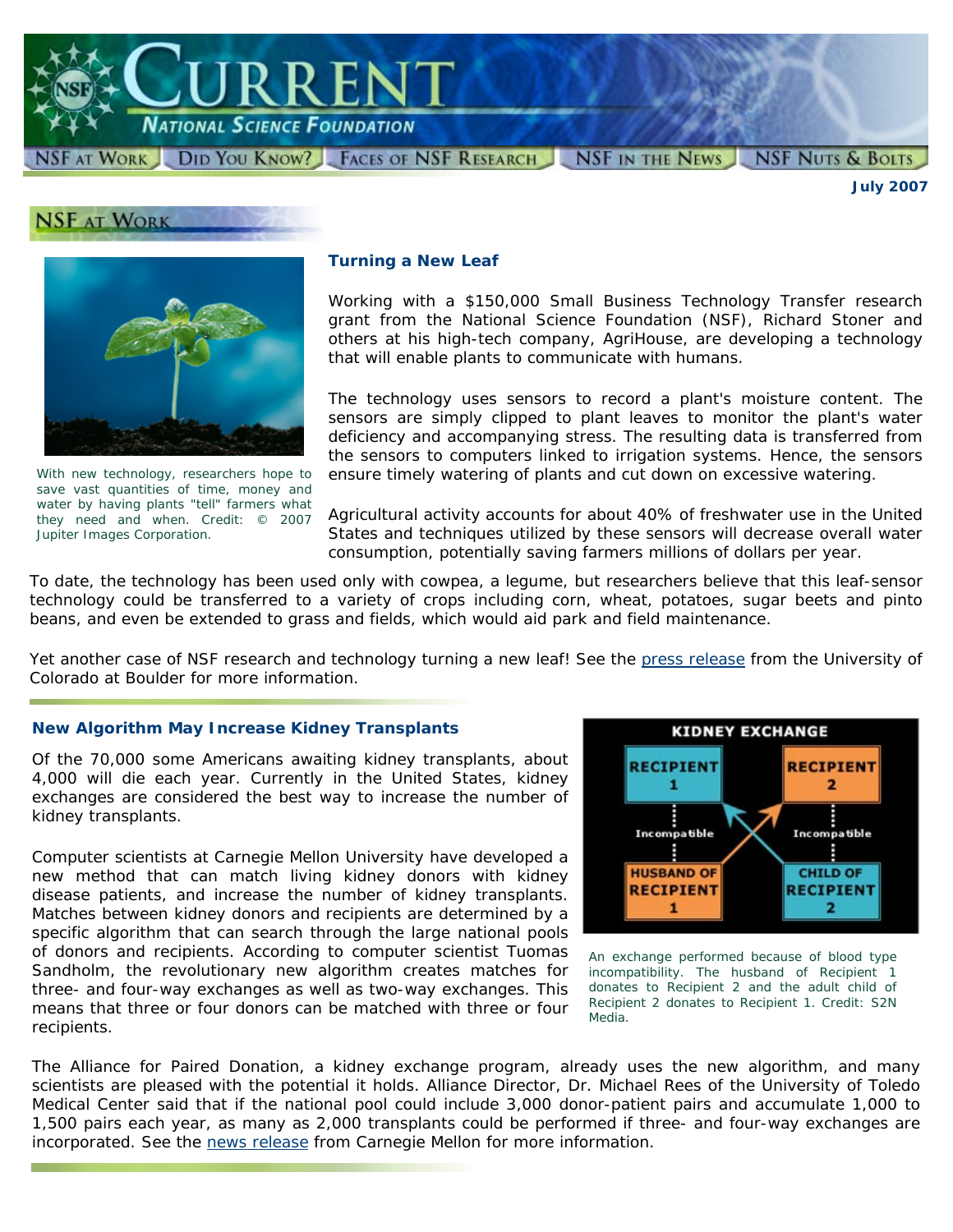#### **Power Transfer Goes Unplugged**



*Researchers demonstrated that power levels high enough to run a laptop can be transferred over the distance of a room, even with objects obstructing the sending and receiving units. Credit: © 2007 Jupiter Images Corporation.* 

*See MIT's [press release,](http://web.mit.edu/newsoffice/2007/wireless-0607.html) "Goodbye Wires..." for more information.*

Recently, a team of researchers from the Massachusetts Institute of Technology experimentally demonstrated an important step for the wireless transfer of power that could be used for everyday cordless devices. In the world of laptops, iPods and cell phones, charging heavy batteries becomes a hassle. In addition, batteries significantly add to the total weight of a device and are expensive to replace.

The researchers' novel concept of "WiTricity" is based on the notion of magnetically coupled resonance. The team coupled a system of two electromagnetic resonators through their magnetic fields, which created an efficient power transfer. Their design consists of two selfresonant copper coils, a sending unit and a receiving unit. The sending unit is attached to the power source, and fills the space around itself with a non-radiative magnetic field. The receiving unit resonates with the field, producing a strong connection between the two units.

The team identified the strongly coupled regime through this interaction, which functioned even when the two objects were separated by a large distance. This specific regime allows for the highly efficient transfer of power. This discovery could revolutionize the wireless industry and leave batteries as a thing of the past.

## **Unraveling the Secrets of the Black Widow's Unique Silk**

The identification of the genes encoding two key proteins in the unique silk of the black widow spider may lead to advances in new materials for industrial, medical and military uses. Biologists at the University of California, Riverside, have identified the ingredients and the genetic blueprint of the spider's "dragline silk." This new knowledge may make it possible to one day artificially spin silk fibers for use in lightweight, super-strong body armor, components of medical devices and high-tech athletic attire.

Dragline silk--one of seven different silks that a spider produces--is used to lay the groundwork of webs and also supports the spider as it moves around. The dragline silk of the black widow spider is one of the strongest and toughest spider silks. For more on the secrets of the black widow spider's silk, see UCR's [press release.](http://www.newsroom.ucr.edu/cgi-bin/display.cgi?id=1612) *Credit: morgueFile. Credit: morgueFile.* 



*The foundation of the black widow spider's web is made from their strong dragline silk.* 



#### *In the driver's seat, NSF rides in the FastLane.*

Since 1996, a vast majority of NSF's interactions with the external grantee community have been conducted electronically through the agency's interactive Web site, FastLane. In collaboration with NSF, more than 250,000 people use FastLane each year. For example, 41,500 grant applications were processed via FastLane in FY 2005, leading to approximately 9,500 awards. In FY 2005, 192,000 reviews, 26,000 technical progress reports, 15,800 cash requests, and distributions of \$4 billion in grant funds were also handled via the interactive Web site.

Because of FastLane, NSF was among six government agencies to receive an "A" rating from the U.S. House Committee on *NSF uses FastLane to process and document all of* Government Reform in March 2006. FastLane has driven NSF into a Its grant activity. Now, NSF is charged with the<br>task of bringing the paperless system to the rest of<br>the government. Credit: © 2007 Jupiter Images<br>Corporation. Corporation.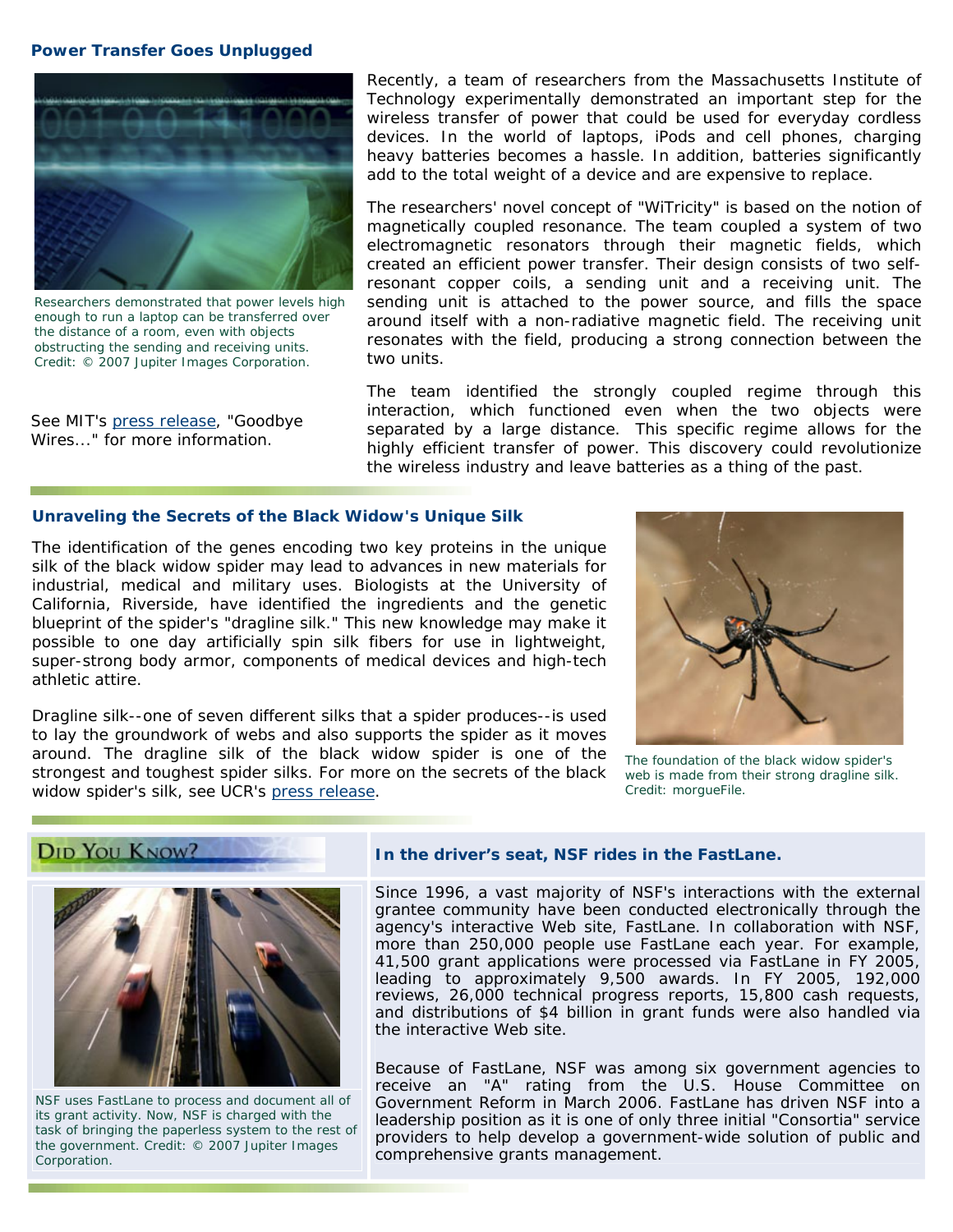# **FACES OF NSF RESEARCH**

Winning a world championship is the ultimate goal of any soccer player, whether it be man, woman or... robot? Nearly 300 teams from 37 countries recently competed in RoboCup 2007 World Championship in Atlanta, Ga., from July 1-10. RoboCup is an international project to foster advances in artificial intelligence and intelligent robots research. The ultimate goal of RoboCup is to develop, by 2050, a team of fully autonomous humanoid robots that can beat the human world champion soccer team.

Advised by NSF-funded researcher Manuela Veloso, researchers at Carnegie Mellon University recently won first place at the competition with their team, the CMDragons'07. After a tie in the final game, the robots won in penalty shots.



*Members of the Carnegie Mellon Sony 4-legged-robot RoboCup team, CMPack'02, which won first place at RoboCup 2002 in Fukuoka, Japan. Credit: CMPack'02 research team: Manuela Veloso, Scott Lenser, Douglas Vail, Maayan Roth, Ashley Stroupe and Sonia Chernova.* 

The remarkable team was a by-product of the University's multi-robot CORAL Lab (Cooperate, Observe, Reason, Act, and Learn), where Veloso and her students program teams of robots to make plans, carry out tasks, and learn from their successes and failures. Veloso became involved in robot soccer because it served as a test platform for her research.

Over the years, the research efforts of Veloso and her students have transformed Carnegie Mellon into a robot soccer powerhouse. At the RoboCup American Open in 2003, their teams finished in first place in the small-size robot league and the four-legged robot league that features teams of four Sony AIBO robot dogs, donated by Sony, with each team relying on superior programming to beat the competition.

See the [RoboCup Web site](http://www.robocup.org/) for more information on the competition. More information on the CMU team is available on the [CMU CORAL site.](http://www.cs.cmu.edu/%7Ecoral/)

# **NSF IN THE NEWS**

[Science, Tech Advocates Eye Increased Federal Resources](http://www.govexec.com/story_page.cfm?articleid=37463&dcn=todaysnews) -- *National Journal's Technology Daily (07/13/07)* -- Washington is starting to focus more on science, technology, engineering, and mathematics (STEM) education. Education advocates say efforts such as the president's budget request are needed, considering students and teachers involved in STEM programs continue to struggle. "The budget request contained the first meaningful increase for the National Science Foundation's education programs in many years, something the STEM ed community has really made a high priority," says James Brown, co-chairman of the STEM Education Coalition.

[China Dust Shows Up on U.S. Peaks](http://www.casperstartribune.net/articles/2007/07/17/news/regional/ed5fbe9679cf7b93872573180021160a.txt) -- *Caspar Star-Tribune (AP) (7/17/2007)* -- Research by University of Washington at Bothell professor of atmospheric and environmental chemistry Dan Jaffe shows that pollutants from China have reached the peaks of U.S. mountains. China now emits more carbon dioxide--the atmospheric pollutant that is primarily responsible for global warming--than any other nation. The research was funded by the NSF.

[Study: Keep Families Intact](http://www.oxfordpress.com/hp/content/oh/story/news/local/2007/07/16/hjn071607fostercare.html) -- *Oxford Press (OH) (07/16/07)* -- MIT economics professor Joseph Doyle has conducted what child welfare experts are calling the largest study ever conducted on the impact of foster care. With NSF funding, he tracked 15,000 children in Illinois. Doyle found children who stayed with their families were less likely to become juvenile delinquents or teen mothers and were more likely to keep a job or earn a better salary.